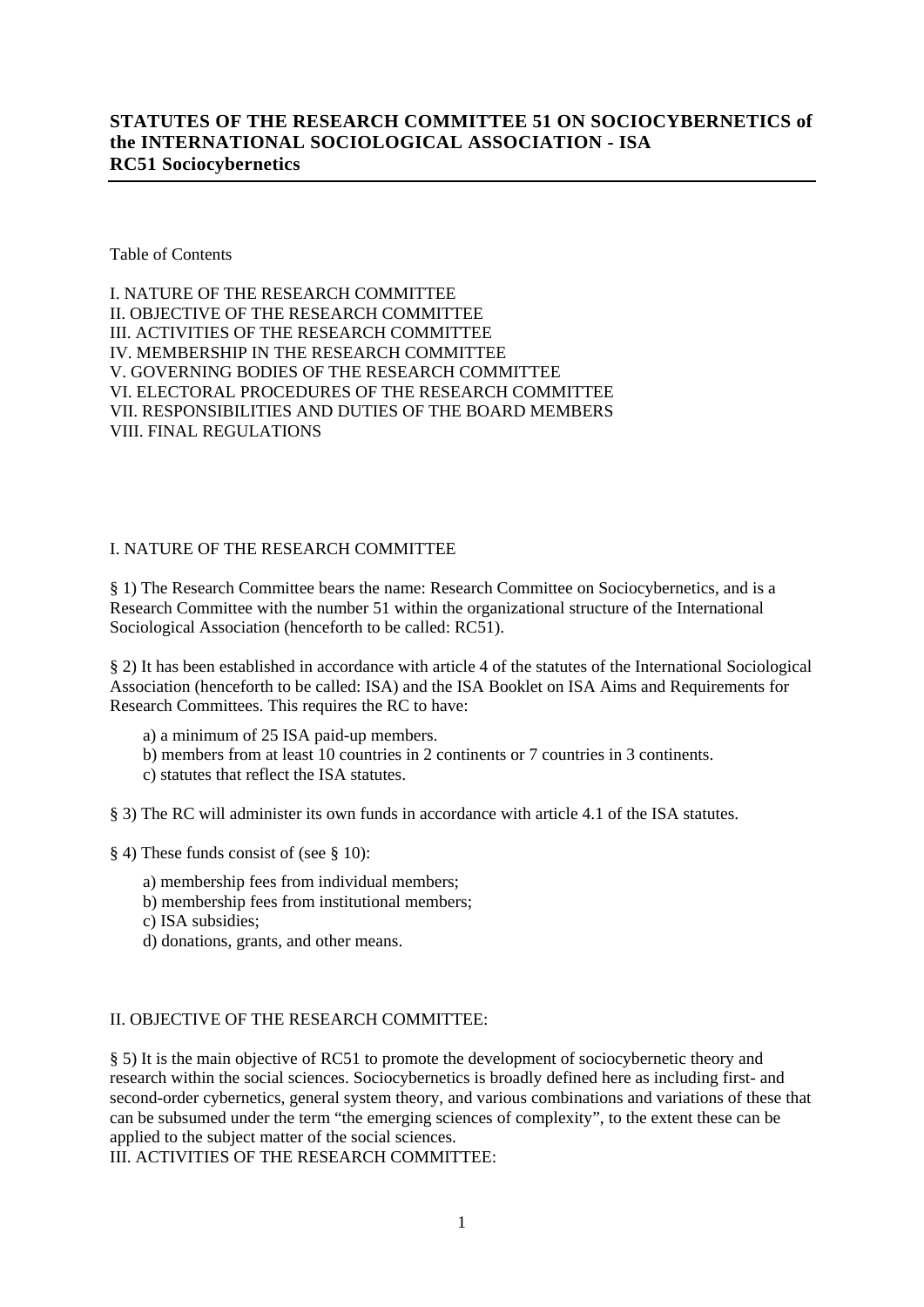§ 6) To bring this objective closer to realization, RC51 has formulated the following subgoals and shall take measures accordingly:

- a) to encourage individual and collaborative research in the field of sociocybernetics (as defined in section II);
- b) to stimulate international collaborative research, especially of a comparative nature;
- c) to promote publication of research results;
- d) to publish a regular Newsletter, at least two issues per annum, as required by the ISA, emailed to all members in good standing, to keep them informed of ongoing and planned activities;
- e) to publish online the Journal of Sociocybernetics, two issues per annum;
- f) to initiate and/or support networking: within the RC51 community; between RC51 and other ISA RCs; between RC51 and other relevant associations outside the ISA;
- g) to foster interdisciplinarity by involving scientists from disciplines other than sociology (e.g., psychology, philosophy, political science, economics, anthropology and so on ..);
- h) to organize sessions at the ISA World Congresses of Sociology and at other conferences dealing with sociocybernetics and related areas;
- i) to organise at least one international conference on sociocybernetics between the ISA World Congresses of Sociology (mid-term conference, resp. interim conference if more than one);
- j) to have a global perspective and encourage and facilitate the participation of members from all parts of the world, especially those from Third World countries.

## IV. MEMBERSHIP IN THE RESEARCH COMMITTEE

§ 7) Any bona fide social scientist, working in any of the fields described in article 5, can be an individual member of RC51, provided he/she accepts the statutes and observes them. Membership in RC51 is possible as

a) a regular member, i.e., a member both of RC51 and of the ISA,

b) or as an affiliated member, i.e., a member of RC51 only, with limited rights in accordance with article 4.6a of the ISA statutes.

§ 8) Participation in the activities of RC51 is only possible for those who are members in good standing (regular or affiliated). For presentation of a paper at a World Congress of Sociology, the presenter must be a regular member in good standing. Exceptions can be decided by the Board for certain cases.

§ 9) Members in good standing are those who have either paid their membership dues or have received an exemption of dues from the treasurer, who is empowered by the Board to give such exemptions.

§ 10) Members of RC51 are obliged to pay fees for the four-year period in between World Congresses of Sociology. The membership fees are set by the Board subject to a majority vote of two thirds of RC51 regular members. Currently, they are set at:

- USD 25 for individual members of countries within ISA Category A;
- USD 15 for individual student members of countries within ISA Category A;
- USD 10 for individual members of countries within ISA Categories B and C;
- life members: one payment of a double fee after reaching the age of 60 according to country category;
- a variable amount for institutional members, depending on the size of the institution concerned.

§ 11) The regular members in good standing have the right:

a) to suggest themselves or others for Board functions and/or organizational functions (e.g. session organizers), Board members have to be regular members in good standing in accordance with article 4.6a of the ISA statutes;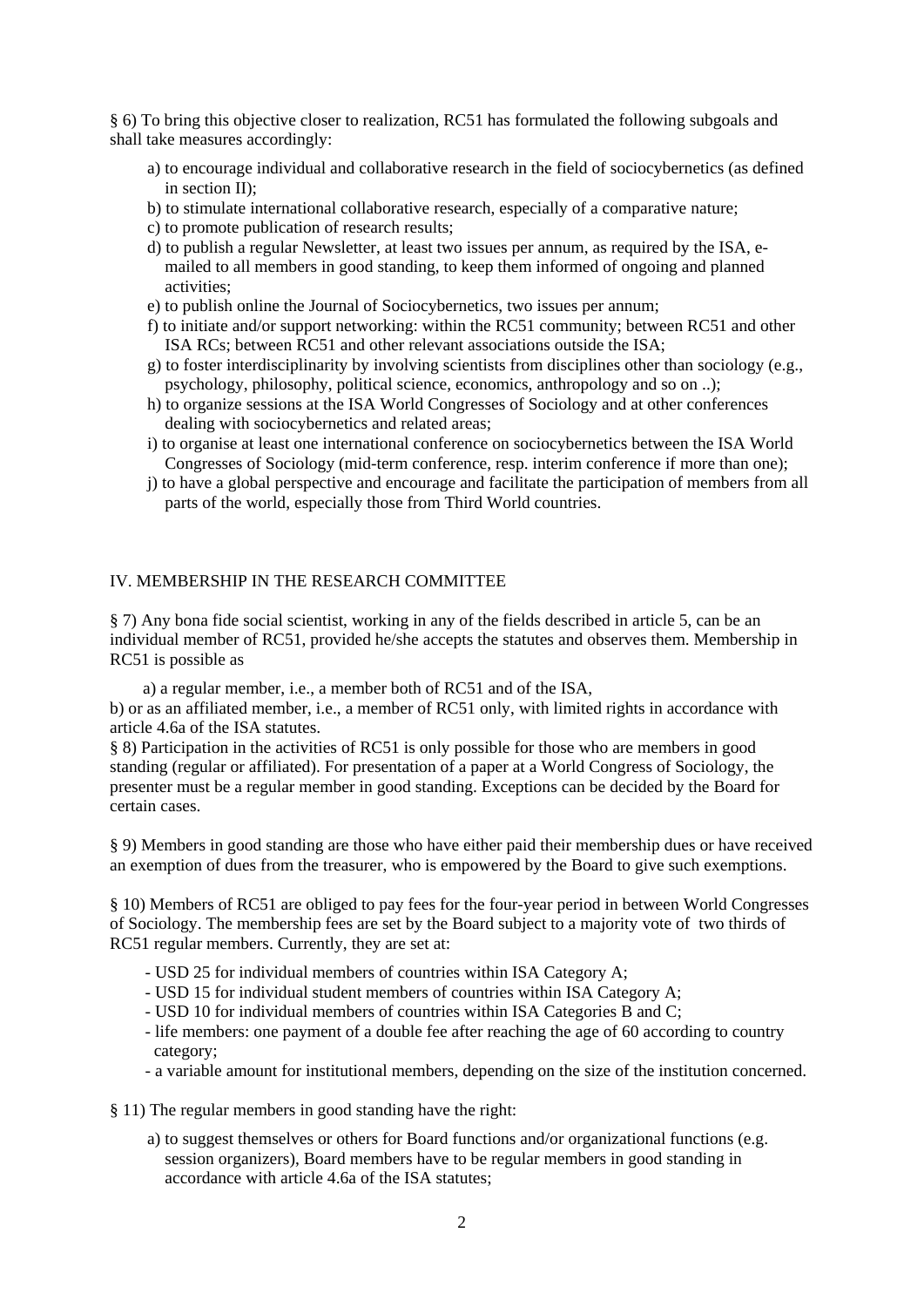- All members in good standing have the right:
	- b) to vote every four years for Board elections;
	- c) to participate in all scientific activities of RC51;
	- d) to receive the RC51 Newsletter and the Journal of Sociocybernetics free of charge;
	- e) to obtain a reduction on other RC51 publications;
	- f) to ask for support in all matters directly or indirectly relating to their professional lives (e.g. letters of recommendation for tenure at their university, for publishers to publish their manuscripts, for travel grants to attend RC51 meetings, etc.);
	- g) to volunteer for membership in special committees (see § 15).
- § 12) The members are expected:
	- a) to accept and observe the statutes;
	- b) to pay their membership fees;
	- c) to fill out occasional questionnaires, an indispensable instrument for the Board to determine its policy, and return them promptly;
	- d) to send relevant news items (book reviews, announcements of upcoming meetings, proposals for research projects, possibilities for grants, etc.) to the Newsletter editor, to contribute to the Journal of Sociocybernetics, and to take an active role in the affairs of RC51;
	- e) to produce a paper at least once every four years, whether at the World Congress of Sociology, one of the annual International Conferences of Sociocybernetics or at some other international meeting organized by RC51.

## V. GOVERNING BODIES OF THE RESEARCH COMMITTEE

§ 13) The Board of RC51 is responsible for the overall organization and scientific production of the RC, and shall consist of:

- a president;
- a vice-president;
- a secretary;
- a treasurer;
- a past president;
- a minimum of one and a maximum of ten additional members, the exact number to be determined before the elections by the outgoing board, and each having a clearly described function.

§ 14) The Board shall contain no more than three members of the same country, while an effort shall be made to ensure a fair regional as well as disciplinary and gender representation.

§ 15) The Board may establish committees for specific purposes for a specified and limited duration that will remain accountable to the board.

§ 16) For face to face meetings of the Board, the necessary quorum for voting purposes is 50% of members present. Unless otherwise stated in the statutes, motions put to the Board require a proposer and a seconder and a majority vote in favour to be passed. In the case of a tied vote, the chairperson has a casting vote. Only elected members of the Board have voting rights.

## VI. ELECTORAL PROCEDURES OF THE RESEARCH COMMITTEE

§ 17) The Board members are elected by e-mail ballot before the end of the year in which the World Congress of Sociology is held, unless a quorum of two thirds of the regular membership in good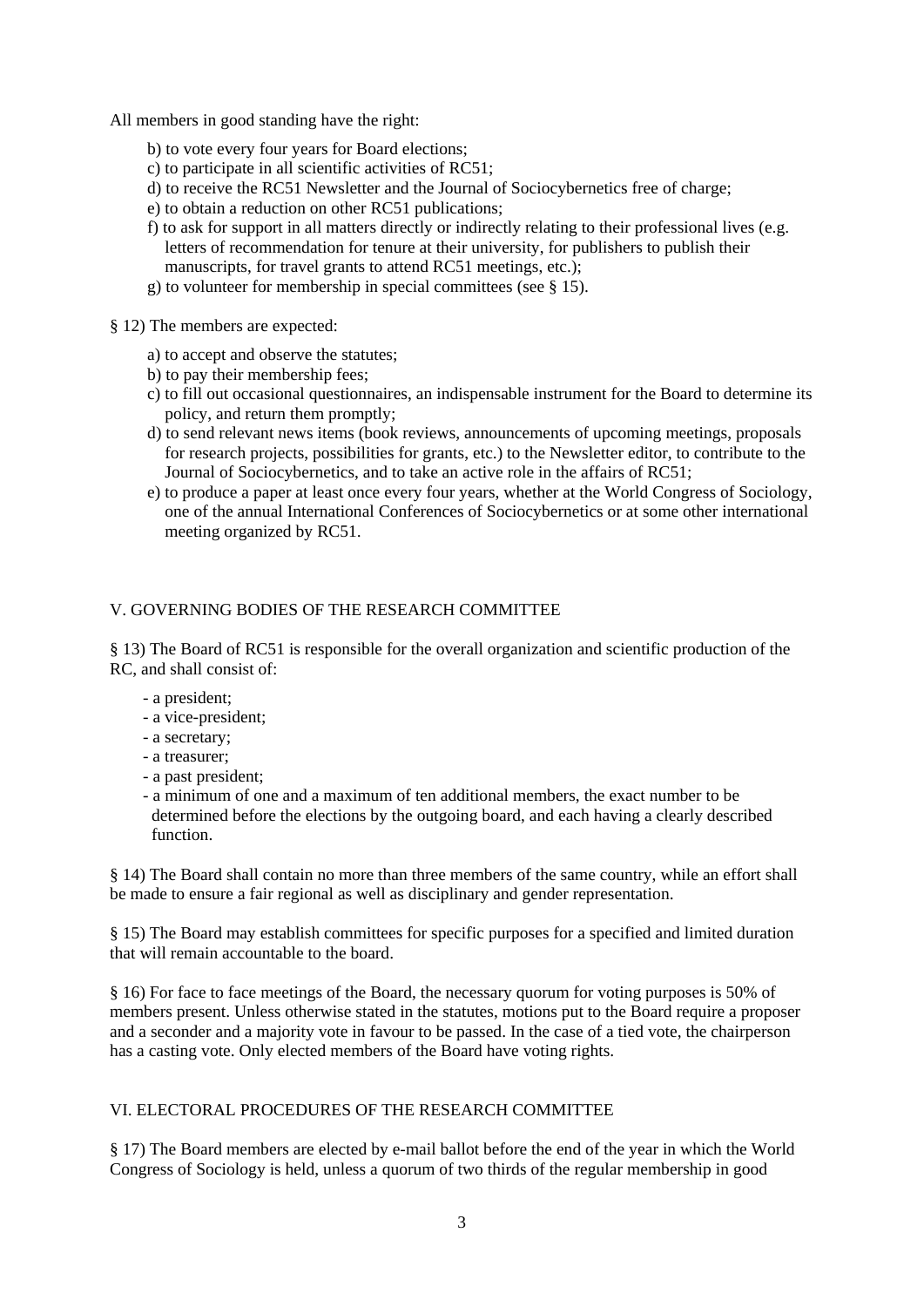standing is present during the World Congress, in which case, if practicable, the elections will be carried out at the Congress.

- a) Two months before the World Congress, the secretary will e-mail all regular members in good standing with the request to suggest candidates for all Board positions – possibly including themselves.
- b) Candidates must be willing to serve the full four-year term if elected and must have the initial written support of at least three regular members in good standing.
- c) In order to ensure that there are sufficient candidates, the outgoing Board will either establish, or function itself, as a Nominating Committee and will draw up a list of candidates to be submitted to and discussed at the business meeting during the World Congress.
- d) The outcome of the elections per function (president, treasurer) or per group of functions (vice-presidents; other Board members) – will be determined by the number of votes received within a period of no more than two months after mailing the ballots.
- e) In case a Board member dies or is incapacitated during his/her term of office or does not pay the dues, he/she will be replaced by the candidate for that function having the next highest number of votes. If this is not feasible, the Board can appoint another candidate or leave the function vacant.
- f) Board members can serve no more than two consecutive four-year terms.
- g) RC51 may have one or more honorary presidents who are life-time, non-voting, advisory members of the Board. Proposals for making someone an honorary president must be made in writing by at least five regular members in good standing, and must subsequently be approved by a two thirds majority of the Board and, finally, by email ballot by a majority (more than one half) of the RC regular members in good standing. If, after the specified time limit, sufficient votes to declare a result have not been received, a further period can be designated by those organising the voting, with the message to constituents that a majority of votes cast will constitute approval of the proposal.

## VII. RESPONSIBILITIES AND DUTIES OF THE BOARD MEMBERS

- § 18) The responsibilities of the Board members are the following:
	- a) The president provides leadership with respect to the governance and ethos of RC51. He/she takes initiatives regarding the planning of the organizational and scientific activities of RC51; he/she chairs the Board and business meetings of RC51 and represents RC51 on formal occasions.
	- b) The vice-president replaces the president whenever necessary. He/she convenes and chairs the RC51 Scientific Quality Committee (SQC), a permanent body that monitors scientific quality and, taking advice from the SQC, convenes the abstracts committees appointed on a temporary basis for conferences.

 The vice-president will assume the responsibilities of the president of the board in the case of the death, incapacitation, resignation, or other inability of the incumbent to carry out his/her responsibilities.

- c) The secretary closely cooperates with the president and vice-president in running the day-today affairs of the RC. He/she maintains the membership list, represents the normal channel for communication between the Board and the membership and is responsible for minutes of Board and business meetings.
- d) The treasurer manages the account(s) of RC51. He/she maintains a record of members' payments both to the ISA and RC51. A statement of financial affairs will be given by the treasurer at least every four years to the board of RC51 and to the business meeting assembly. The treasurer must be discharged of his/her financial responsibilities by the business meeting assembly.
- e) The past president provides for continuity of administration and provides advice to the president and the other Board members.